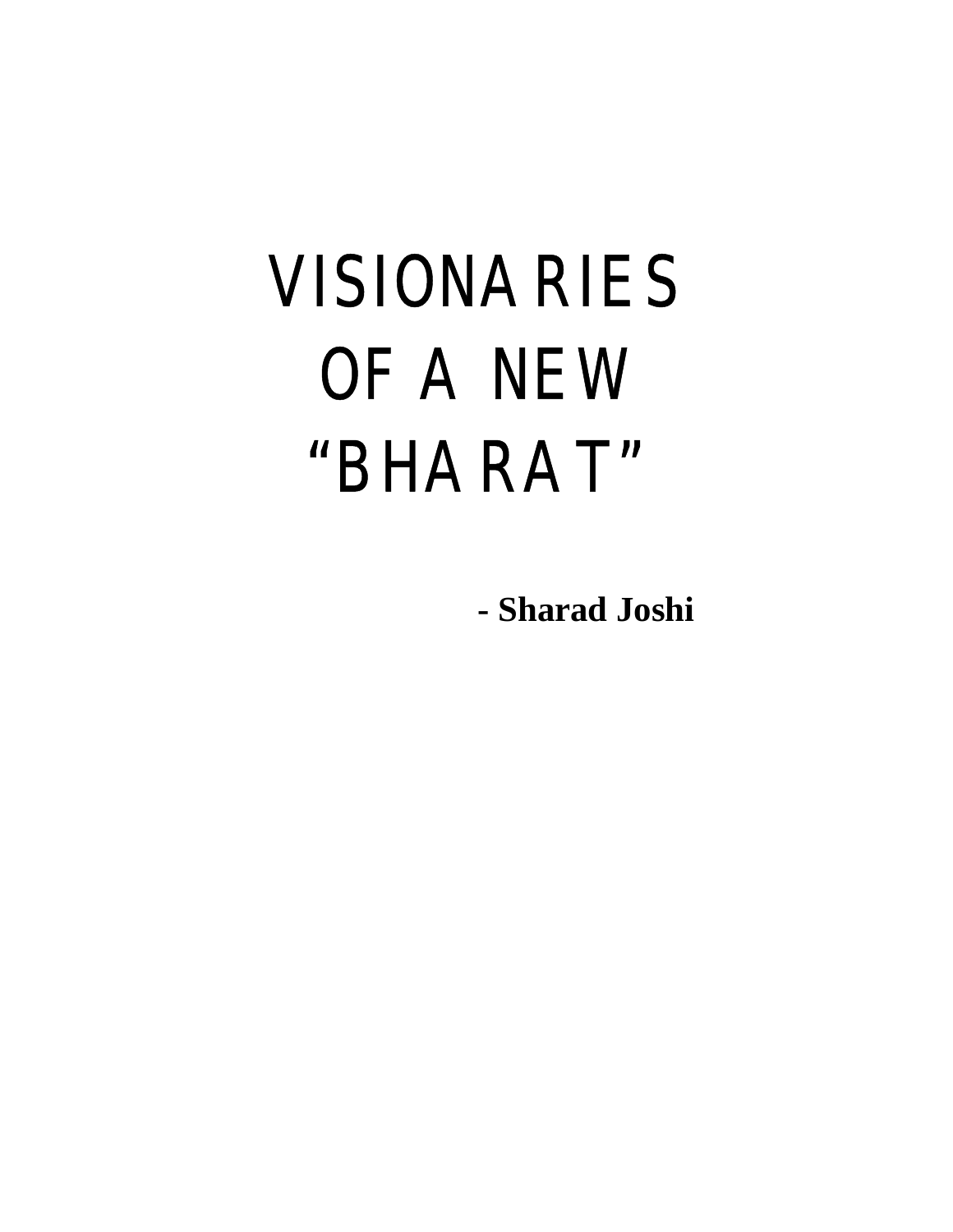## **VISIONARIES OF A NEW "BHARAT" "SHETKARI SANGHATANA"**

The Farmers' Organization in Maharashtra

The Shetkari Sanghatana (SS) in Maharashtra functioning since 1978 is a true representative of the present epoch of farmers' movements.

The SS has been spearheading the developmental and ideological debate. The SS was kick-started in the late 1970s by Sharad Joshi (For bio-data see Annexe1). The SS is a non-political, non-communal, non-violent and non-pastoral union of peasants with a single point programme - "Securing remunerative prices for the agricultural produce". The single point may seem to be extremely simplistic, but, according to the thought of SS, it is the key to the economic development of India.

## **HISTORY OF FARMERS' MOVEMENTS IN INDIA**

Movements, agitations, uprisings and revolts by peasants are as old as history itself. The primary objective of the farmers' uprisings, agitations and conquests during the period of British Rule was to seek abolition of the *Zamindari* as against the *Ryotwari* (lease holder) system. In the long tradition of Indian history, the land in the village belonged to the village Panchayat. The division of agricultural labour continued from generation to generation between the cultivators and the artisans. The British brought in their own revenue system based on private ownership of land. Land was measured,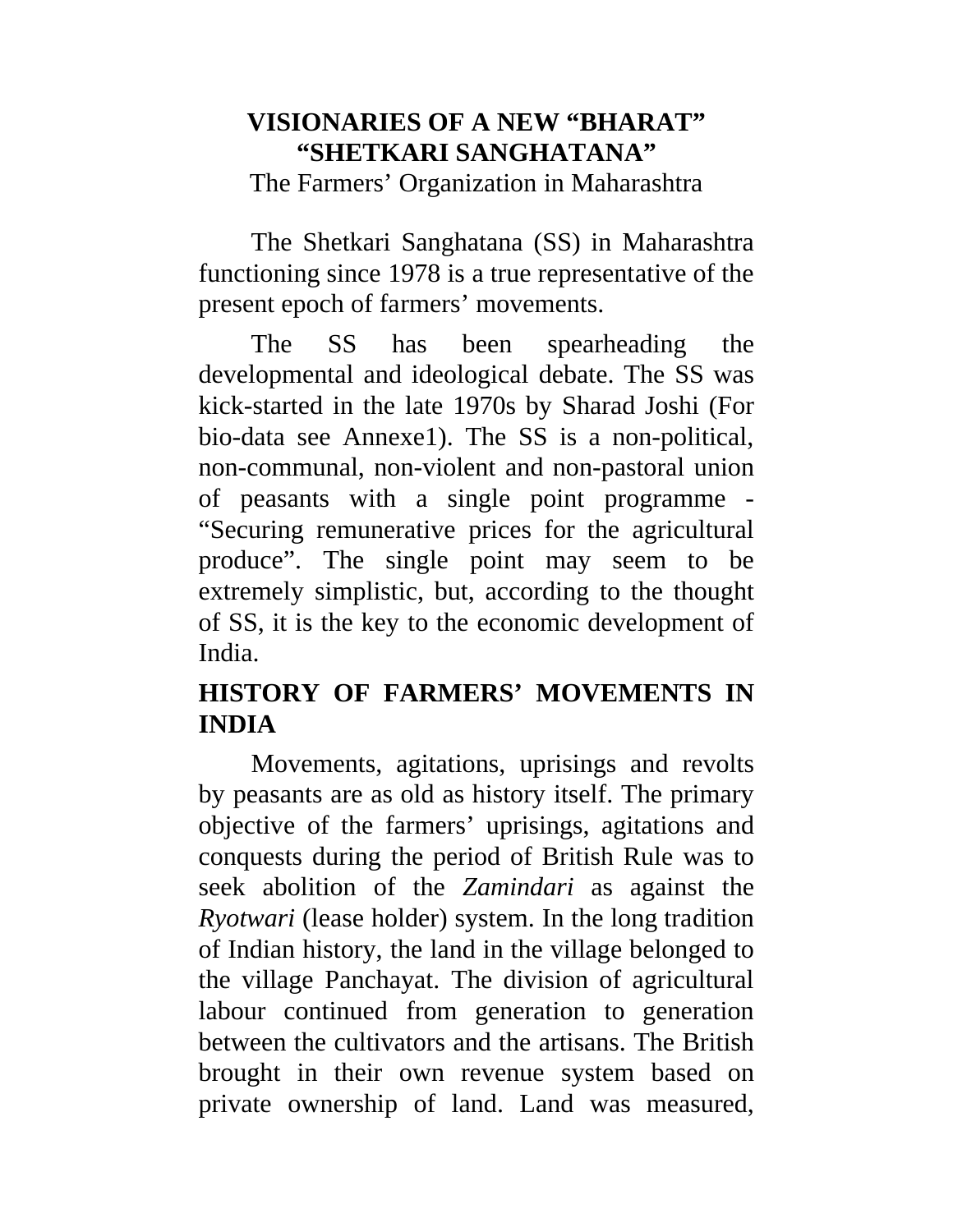numbered and allotted to prominent villagers who undertook to collect their revenue for the government or to those whose traditional role came closest to that of the cultivator/accountant.

The British land tenure system had two effects. The invasion of the Indian domestic market by cheap products of the British industry, particularly textiles, crippled the village artisans and dried up the money inflows into the village economy. Under these circumstances, levy of land-taxes payable strictly in cash, drove even the relatively well-off farmers to borrow money from whoever happened to have some spare cash, howsoever paltry. In very short time, indebtedness mounted and the mortgaged lands passed on to the moneylenders/*zamindars*. The resultant discontent was directed at the moneylenders and revenue collecting landlords instead of the prime villains i.e. the Colonial State. The newly English educated and articulate nationalists movement blamed the state of Indian agriculture on the internal contradiction between the rich farmers and the small peasants. Till the independence in 1947, the poverty of the countryside was attributed to either the weaknesses of the cultivator or to the exploitation by the landlords and the moneylenders. The independence in 1947 brought in the abolition of both the revenue collector *zamindars* as also the moneylenders. The despised institutions were replaced by a rigid credit and bureaucratic institutions and that did not attenuate the level of exploitation but carried the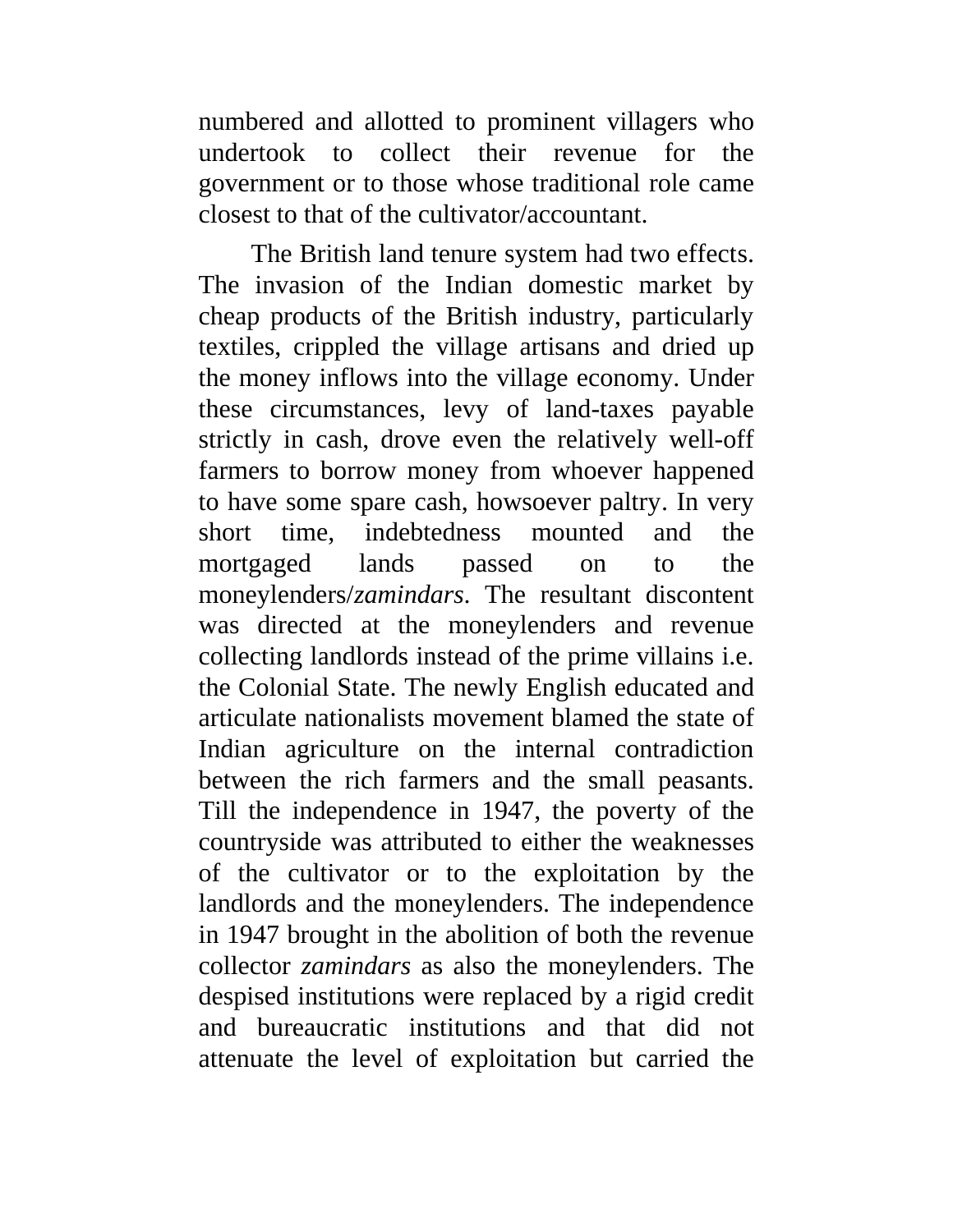agricultural surplus away from the countryside to the urban areas.

The independence and the partition marked the beginning of the years of food shortages and famines. The new national State started taking draconian measures calculated to take-away food surplus from the villages to urban industrial areas. The commonly prevalent notion, at the time, was that the poverty of the farmers was due to low productivity, illiteracy, poorer health conditions and age-old social customs. The generally pervading spirit of nationalities did not permit the emergence of any farmers' movement directed against the State.

The Green Revolution of 1960s changed all that. The agricultural productivity in most areas and crops multiplied manifold. The farmers found, nevertheless, that their income was inversely proportional to the yields they obtained. India had a "Green Revolution" producing abundance of crops but leaving the farmers indebted and poor.

This signaled the right moment for the emergence of a Nationalist farmers' organization. The blame for the poverty could no more be put on the moneylenders or on the landlords. It was no more possible to blame the illiteracy, the indolence and wasteful social customs. The time survived for the emergence of the Shetkari Sanghatana.

The articulators in the Shetkari Sanghatana propounded a new thesis drawing lessons from the scissors debate on of the Stalinist epoch and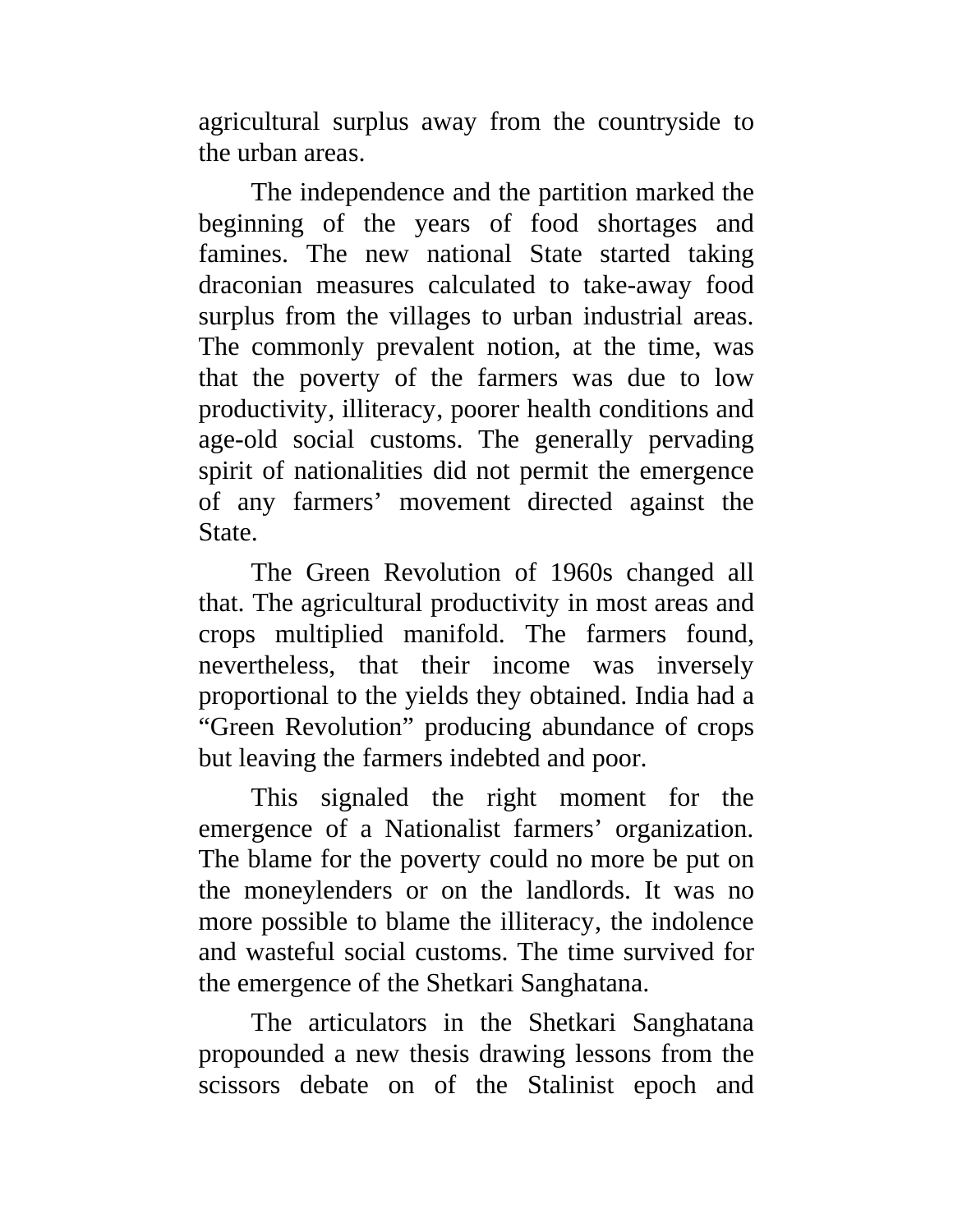established an innovative normal genesis of the problem.

The abysmal poverty in India of agricultural region was caused by the fact that the proceeds of the crops did not cover even the bare minimum cost of production. The situation was caused by deliberate policies followed by the national government under the banner of "lowcost economy". The policy, in brief, amounted to a deliberate neo-colonial exploitation of the agriculture in order to provide the cheap primary capital for the Indian industry.

## **THE NEW AGRARIAN MOBILIZION**

Though it manifested in full strength in the early 1980s, the new agrarian mobilization was launched in the early 70s. The farmers' agitations did not start in the poorest of the states but in the more developed and progressive ones such as Coimbatore district of Tamil Nadu in 1970 and Ludhiana district of Punjab in 1972. Unlike many parts of the country having subsistence agriculture, these districts were well endowed with irrigation facilities and their agriculture, by the late sixties, had already become heavily market-oriented. The leaders of agitations in Maharashtra and Tamil Nadu showed a remarkable capacity to formulate effective political strategies and articulate powerful idioms for rural mobilization. Sharad Joshi, in Maharashtra in particular, stood out as the strategist and communicator, whose imaginative slogan of the '*Bharat-India*' divide became a new idiom of rural mobilization.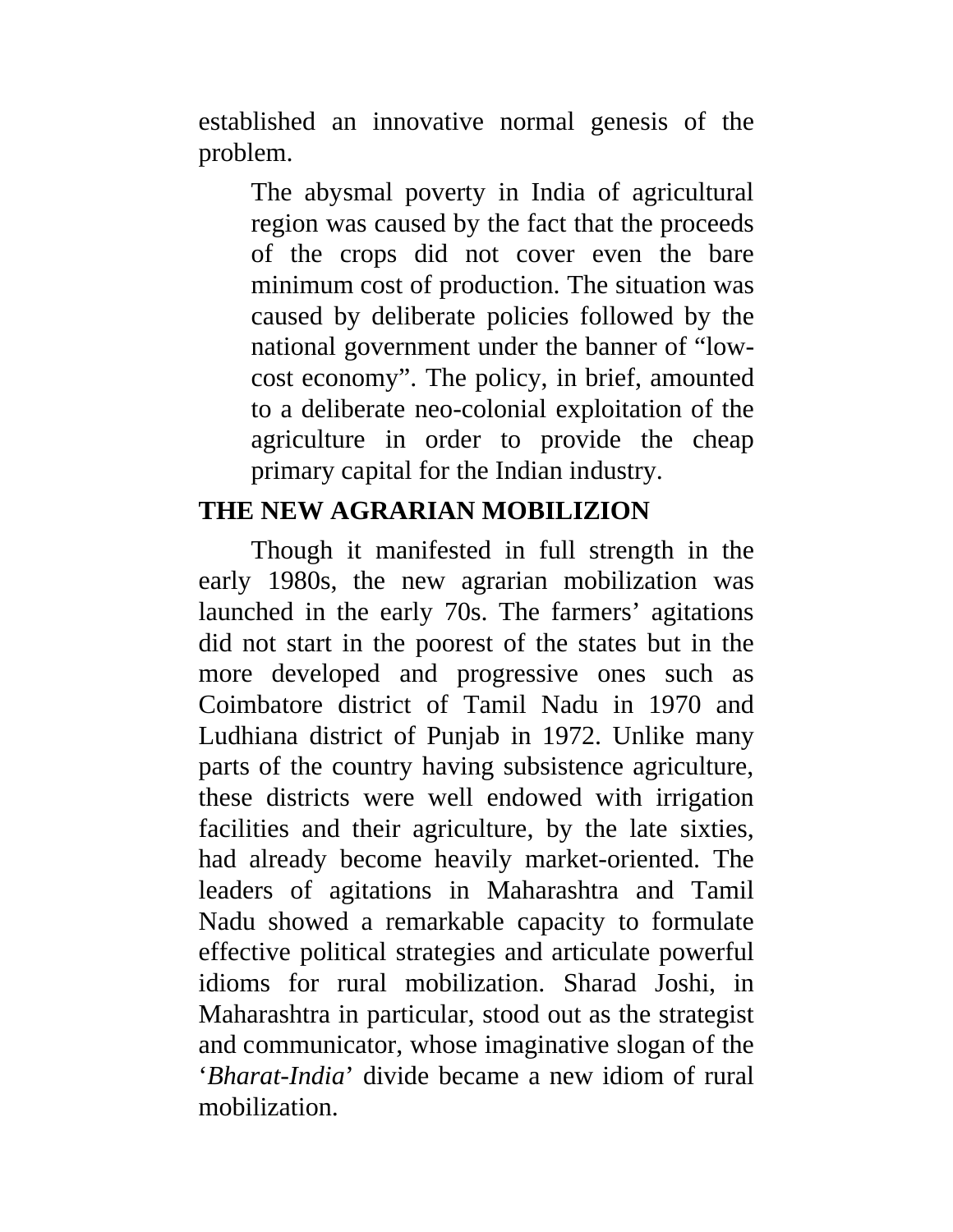With "remunerative agricultural prices" and "Freedom of access to markets and Technology" as its principal slogans, the Shetkari Sanghatana and other associated farmers' organizations led many successful agitations under the banner of the Kisan Co-ordination Committee (**KCC)**, which attracted farmers in numbers ranging between 1,00,000 to 5,00,000 on successive occasions over the last three decades.

By 1982, over 36 farmers were shot down by the police for the 'crime' of demanding fair prices. At the global level, this was far more massive movement than the one lead by Lech Walesa in Poland. The farmers' cause is not a popular one in the urban intellectual milieu. Consequently, the farmers' revolt in India went largely unnoticed.

## **THE ROLE OF SHETKARI SANGHATANA (SS)**

SS underlines five distinguishing features of the new agrarianism.

First, the new agrarianism dose not put on a pedestal lifestyle as being particularly virtuous for its blissful simplicity and spiritual richness.

Second, it does not glorify the pastoral/agrarian pattern. Rather, the new agrarianism is aimed at ensuring, for the farmers, highest possible degrees of freedom as also a life of self-respect on par with that of the non-farming communities.

Thirdly, The SS recognizes that capital formation of the new industry needs to come out of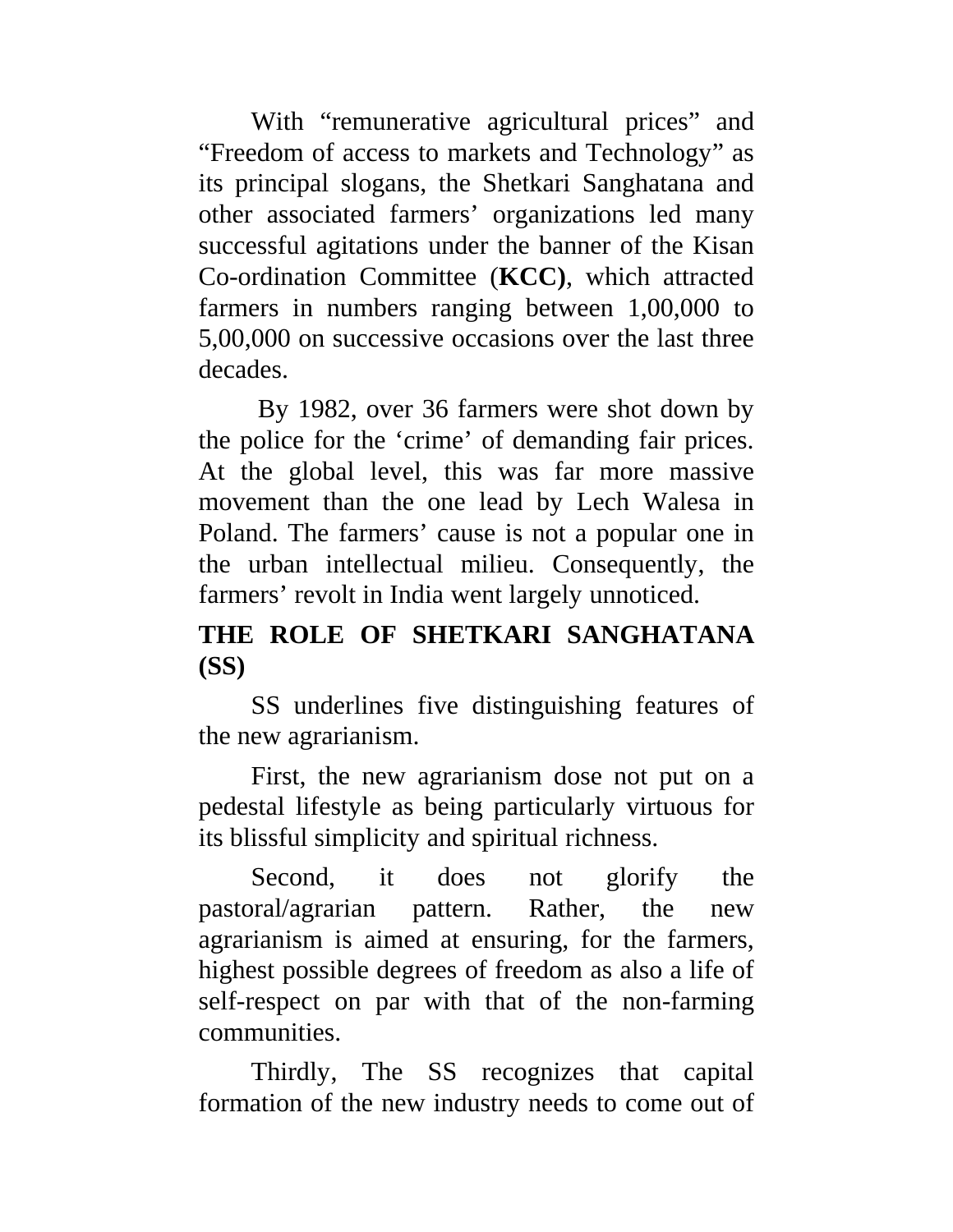surplus from agriculture. In the Soviet Union, the matter was debated in during the Stalin reign, to the conclusion by Stalin sending tanks against farmers. In India, the debate was resolved by establishing a complex of economic system which encouraged higher production but denied the farmer remunerative prices.

Fourthly, unlike peasants' movements of the past, which pitched tenants against the landlords, the lower castes against the higher castes the SS farmers' movement was not 'divisive' of the rural community. The significant line of internal contradiction was between "*Bharat*" and "*India*". Mahatma Gandhi as also Marx have emphasized the conflict between the town and the country. Sharad Joshi's view does not make a geographical division. As he states it,

"*Bharat* is that notional entity which continues to be exploited by the same policies as those of the Colonial Rule even after the British left; while *India* is that notional entity which has obtained the inheritance of Colonial exploitation."

The misery in the village is not caused by the "slightly" better-off farmers in the neighborhood but by an "outside exploiter" - the urban India. "Transcontinental imperialism" represented by the British has been replaced by "internal colonialism."

Finally, since surplus in agriculture expropriated through a policy of cheap raw materials and artificially depressed prices constitute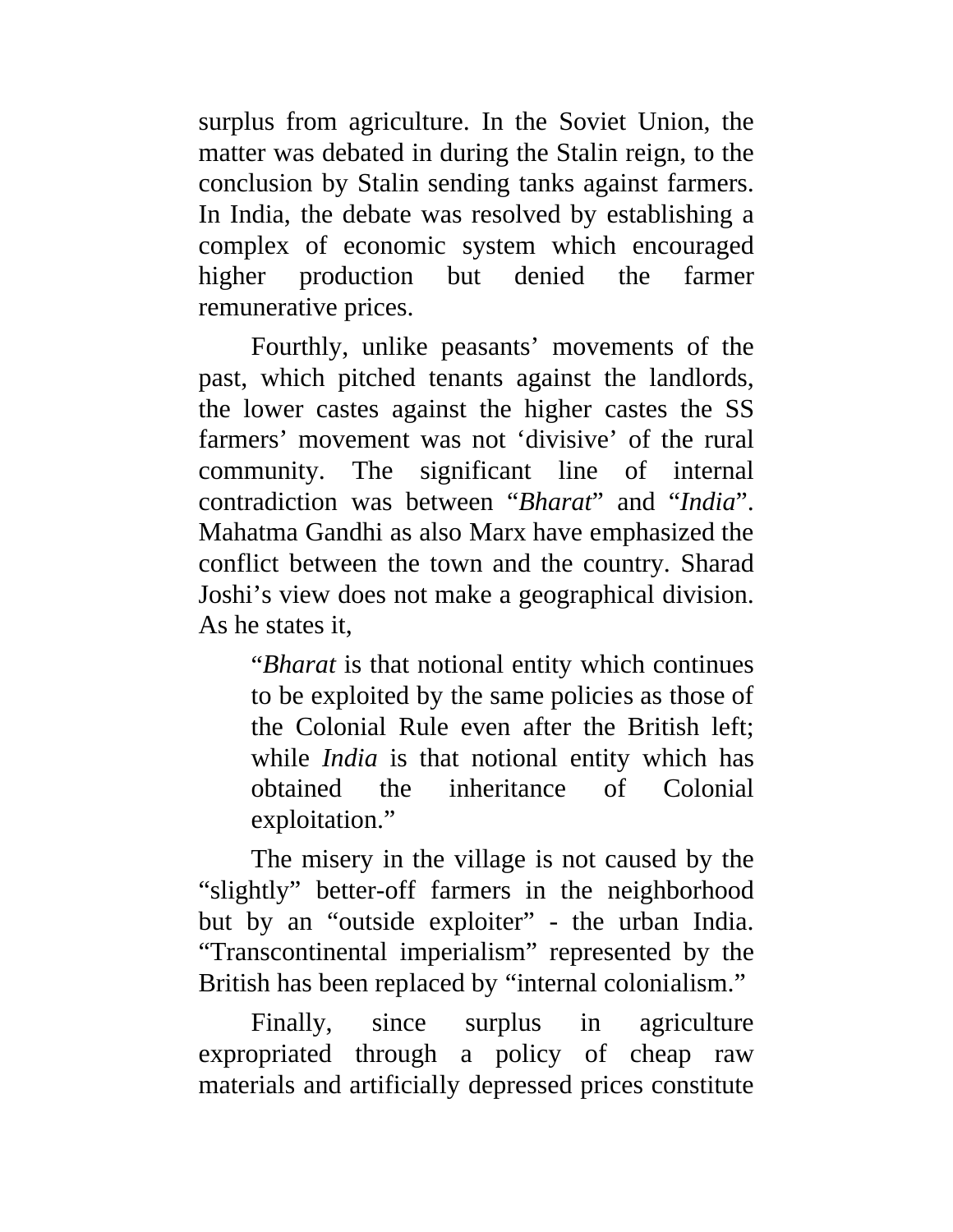the main technique used by the exploiters (the government) the agenda of the SS has been to bring in a one-point programme of "Remunerative prices".

The remunerative prices for their agricultural produce are to be acquired not through a hackneyed system of Agricultural Produce Marketing Committees (APMCs), Commission for Agricultural Costs and Prices (CACP), Food Corporation of India (FCI), and Public Distribution System (PDS). These four institutions have been the basic instruments of exploitation of the farmers. A genuinely free market assures a price that adequately covers the cost of production. Freedom of market and opposition to all forms of State interventions in the market mechanism becomes the basic plank of the farmers' movement.

The rationale for the remunerative price agenda is as follows:

- 1. Farmers respond rationally to price movements; they will react to price incentives by increasing acreage and investment and by adopting improved technology.
- 2. Farmers' response will increase demand for labour and, hence, wage earners will benefit even more than the cultivators.
- 3. As a consequence of additional income so received, farmers will undertake nonagricultural activities; thus, creating employment and the incremental income that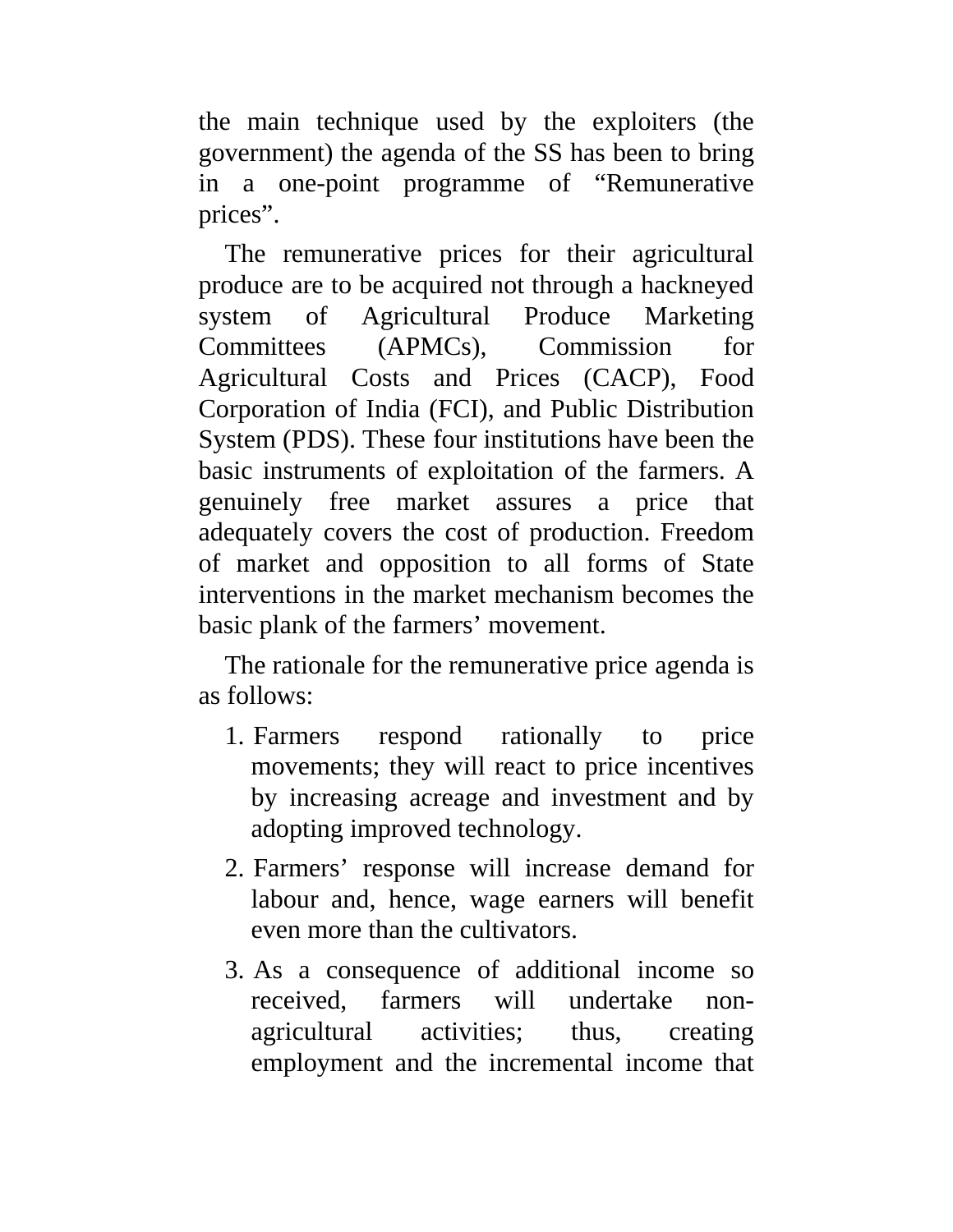will bolster secondary, tertiary as also service sector growth.

- 4. Trade and the exchange are beneficial for attaining higher levels of production and higher standards of living. Self-sufficiency is the virtue of less cerebral species. The system based on self-sufficiency will often be exposed to lists of droughts and famines
- 5. The cerebral character of the human species would sit in a separate category. Human societies have ruled many Bloomsbury forecasters wrong through innovation and technology. The history of mankind shows that the good of the masses comes not so much from social or political institutions as form advancement of technology.
- 6. All technologies have their good aspects and bad aspects. Societies accept technologies when their benign expressions are more relevant. Societies tend to question the use of those very technologies when the times change and the less savoury aspects thereof manifest themselves.
- 7. The advancement of human societies has been achieved not by going back into obscurantist past but by innovating higher technology that will limit the bad effects of the old ones.

Thus, the overall philosophy of the Shetkari Sanghatana is that price incentives in agriculture and a "natural" process of capital accumulation driven by an agriculture revolution can benefit the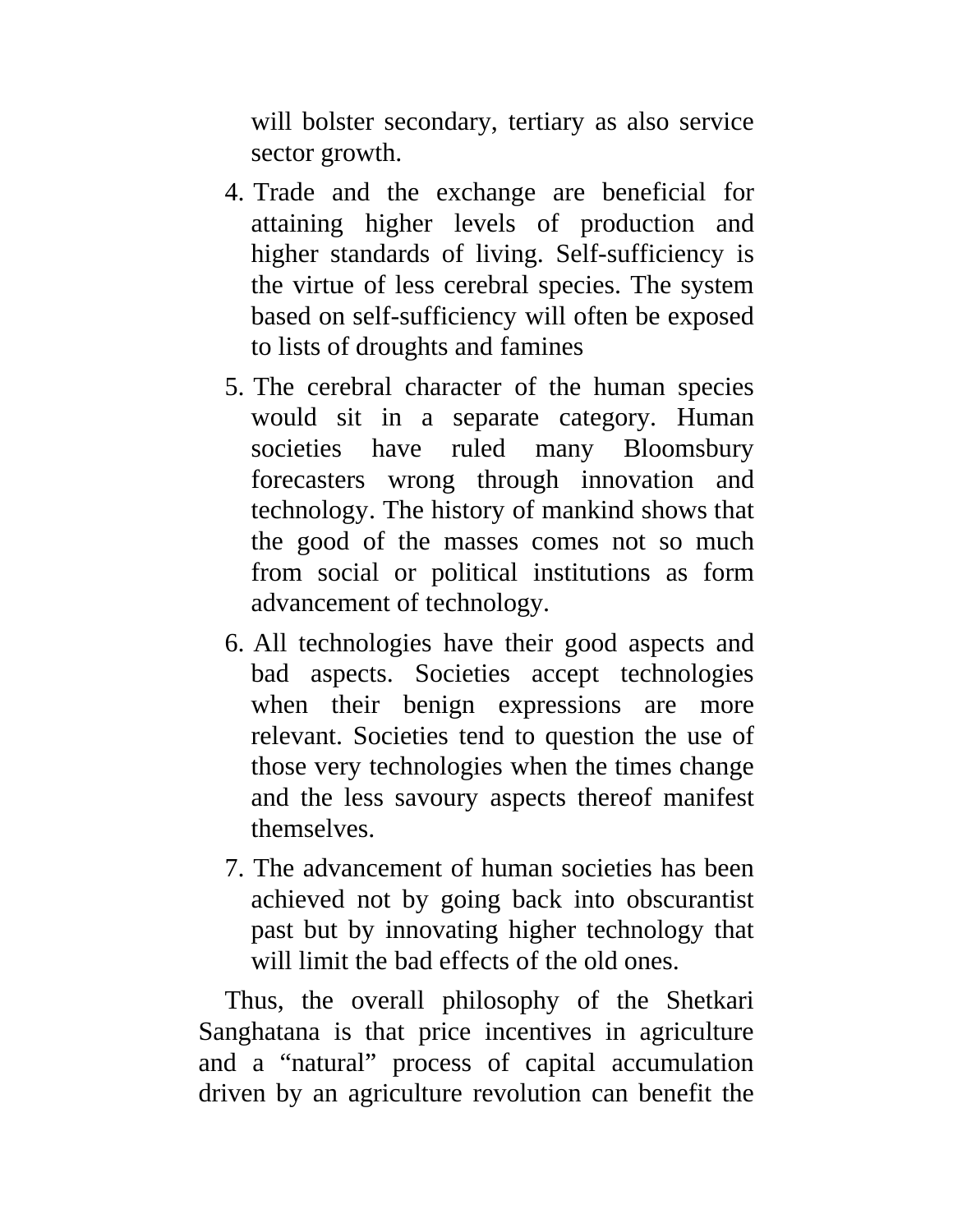entire economy and break the vicious circle of poverty. As opposed to this, an accumulation process driven by industrial revolution (before agricultural revolution takes place) is always premised upon a coercive expropriation of agricultural surplus.

The SS is the only farmers' organization in favour of an uncontrolled market in agriculture produce and international free trade in both inputs and outputs in agriculture. Though regional in base, the Shetkari Sanghatana has been able to force a debate on the developmental path chosen by India in the context of its demands at the highest level. The organization has played a crucial role in shaping the ideology and the demands of the largest coalition of farmers' organisations in India.

In the 1980s, Sharad Joshi, the founder of the Shetkari Sanghatana, put forth his theory that, the primary contradiction in the country was between "*Bharat*" (primarily the villages but also including the unorganized urban sector: "refugees from *Bharat* in the cities") and "*India*" (the westernized industrial bureaucratic elite, inheritors of colonial exploitation.).

The issue raised by this radically different farmers' organization was one of exploitation, in which surplus was being extracted from the peasantry via the market mechanism and unequal exchange. The key to fighting this exploitation was the demand for higher prices to meet the costs of production for their crops, i.e. the "remunerative prices".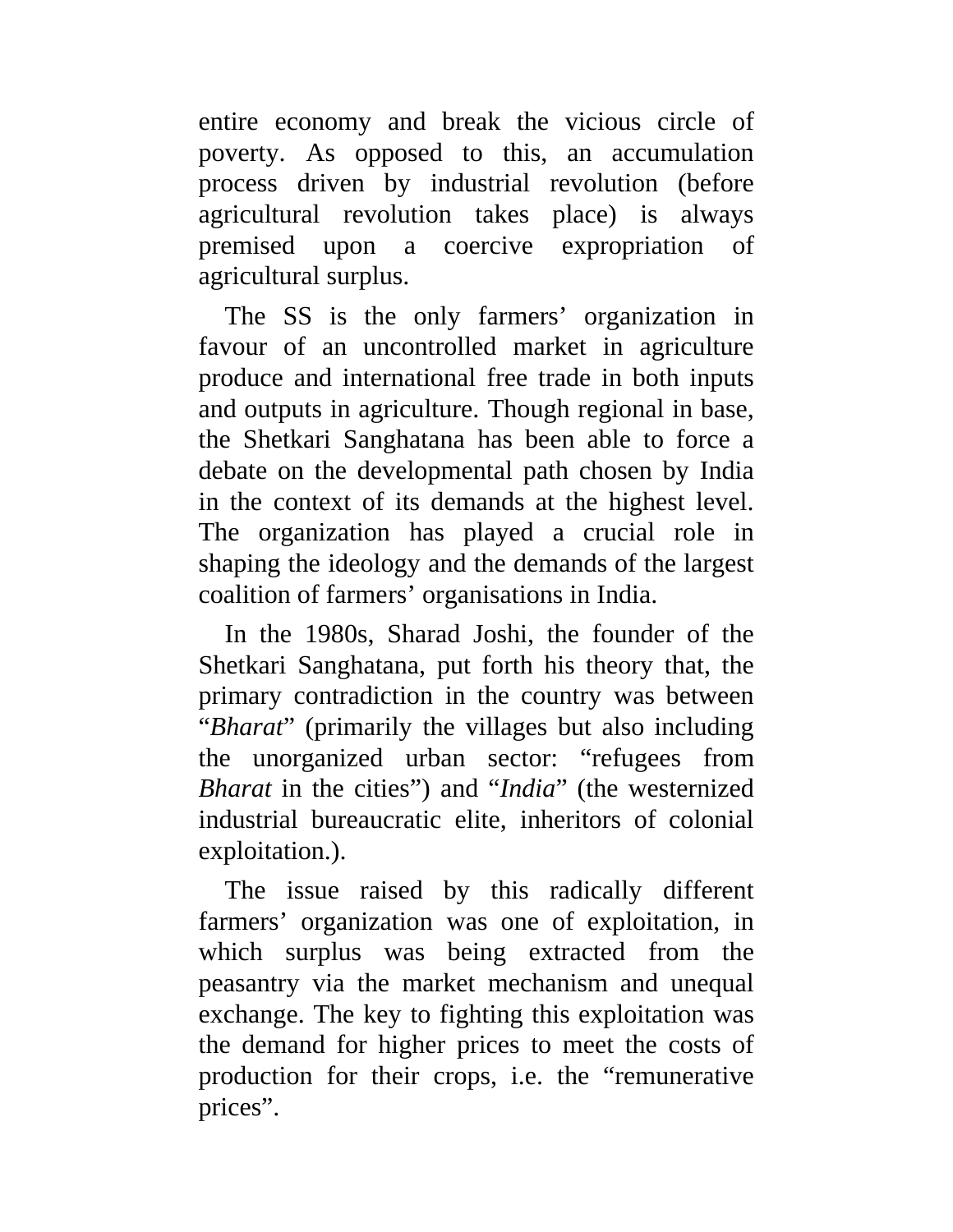**In January 1982**, the Shetkari Sanghatana held its first Plenipotentiary conference in a small taluka place in Nashik District, with 18,000 delegates representing more than half the districts in Maharashtra and a concluding rally of over one lakh. The one-lakh figure became the defining standard to gauge the success of major farmers' agitations and rallies for years to come.

One of the issues consistently raised by the SS has been the Government's imposition of negative subsidies. For over forty years since independence, the Indian planners maintained that Indian agriculture was highly subsidized, while the industrialists and the traders stood on their own feet. The big lie was exposed by the submissions of Ministry of Commerce, regarding agricultural subsidy, to the WTO in 1989.

It now stands recognized that Indian industry was the most protected in the whole world and that the Indian agriculture suffered from the worst negative subsidy estimated at - 87% (1996-997). Even the Government of India admitted that the so-called subsidies on farm inputs like water, electricity, fertilizers etc. have benefited everyone but the farmers for whom they were originally meant.

Planning in India was based on strategies calculated to deny farmers legitimate price through deployment of a large number of tactics including bans and restriction on commodity export, dumping of agricultural produce form abroad in the domestic market, restrictions on trade, movement and processing, compulsory levy procurement at prices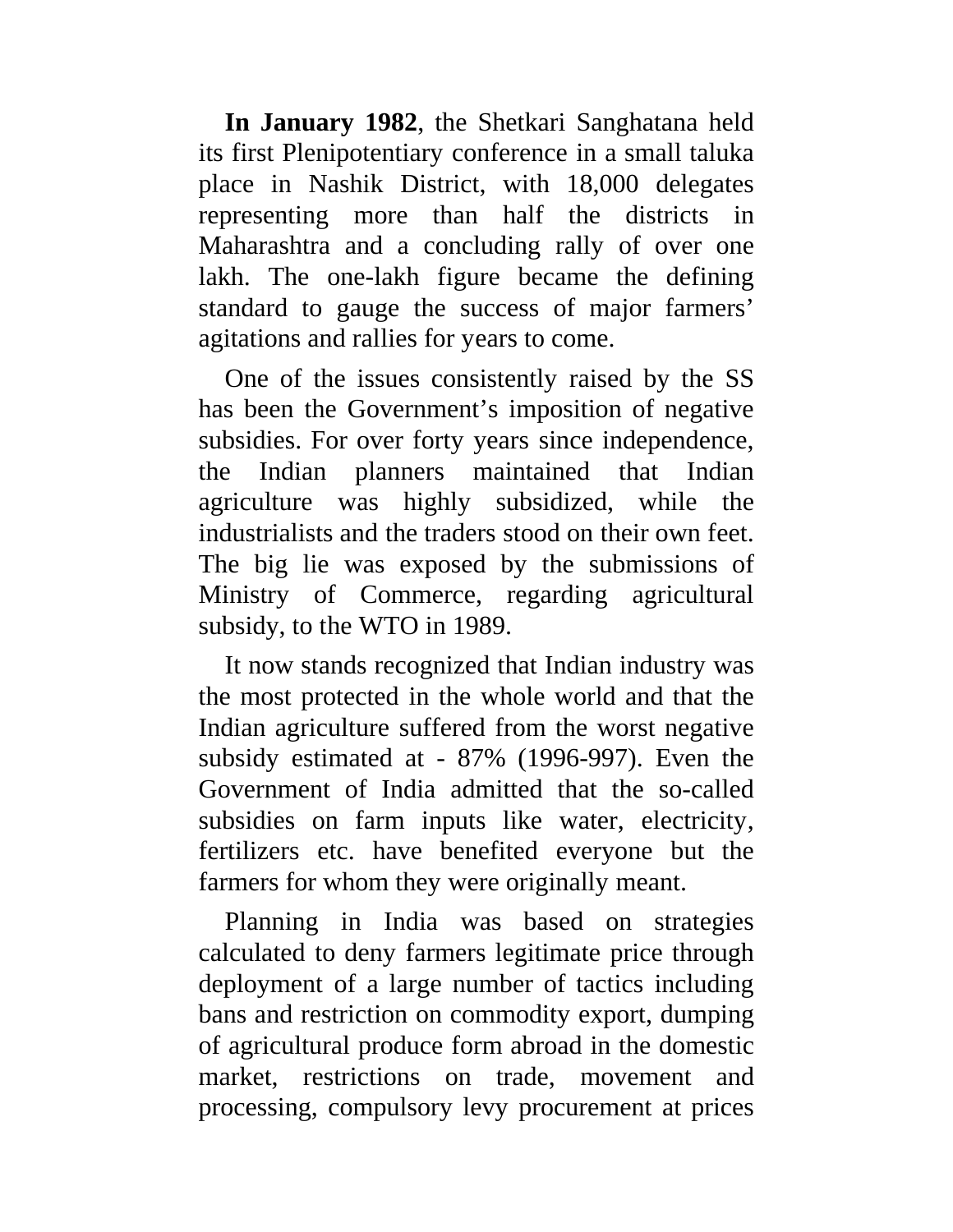at inadequate levels and high exchange rates. The planners and the established economists spread the message that low agriculture prices are good for the Country, for the farmer and finally, for the consumer. But, the experience of the postindependence period has shown that higher prices and better terms of trade in agriculture benefit not only the surplus producers but also the agrarian community as a whole. The Dunkel proposals and the GATT treaty completely vindicated the stand of the Shetkari Sanghatana and demolished the doctrines of Indian planners.

The above-mentioned anti-farmer polices in the last six decades caused erosion of agricultural land, capital and high levels of income disparity between the agrarian sector vis-à-vis the non-agrarian sector. In 1951, the ratio between the per capita agrarian and non-agrarian income, at constant prices, was 1:1.4; now it stands at 1:10.6. In 1950-51, Agriculture contributed 63% of the Gross Domestic Product (GDP) and supported 74% of the population. Today, agriculture contributes only 27% of the GDP but the proportion of agrarian population, nevertheless, persists at about 70%

The SS proved beyond any reasonable doubt that the Essential Commodities Act was used deliberately as an instrument of depressing agricultural prices and obstruct the progress of Indian agriculture. This act was designed to deny the farmer access to latest international technologies, purchase of quality seeds and other inputs. The Act also encouraged dumping of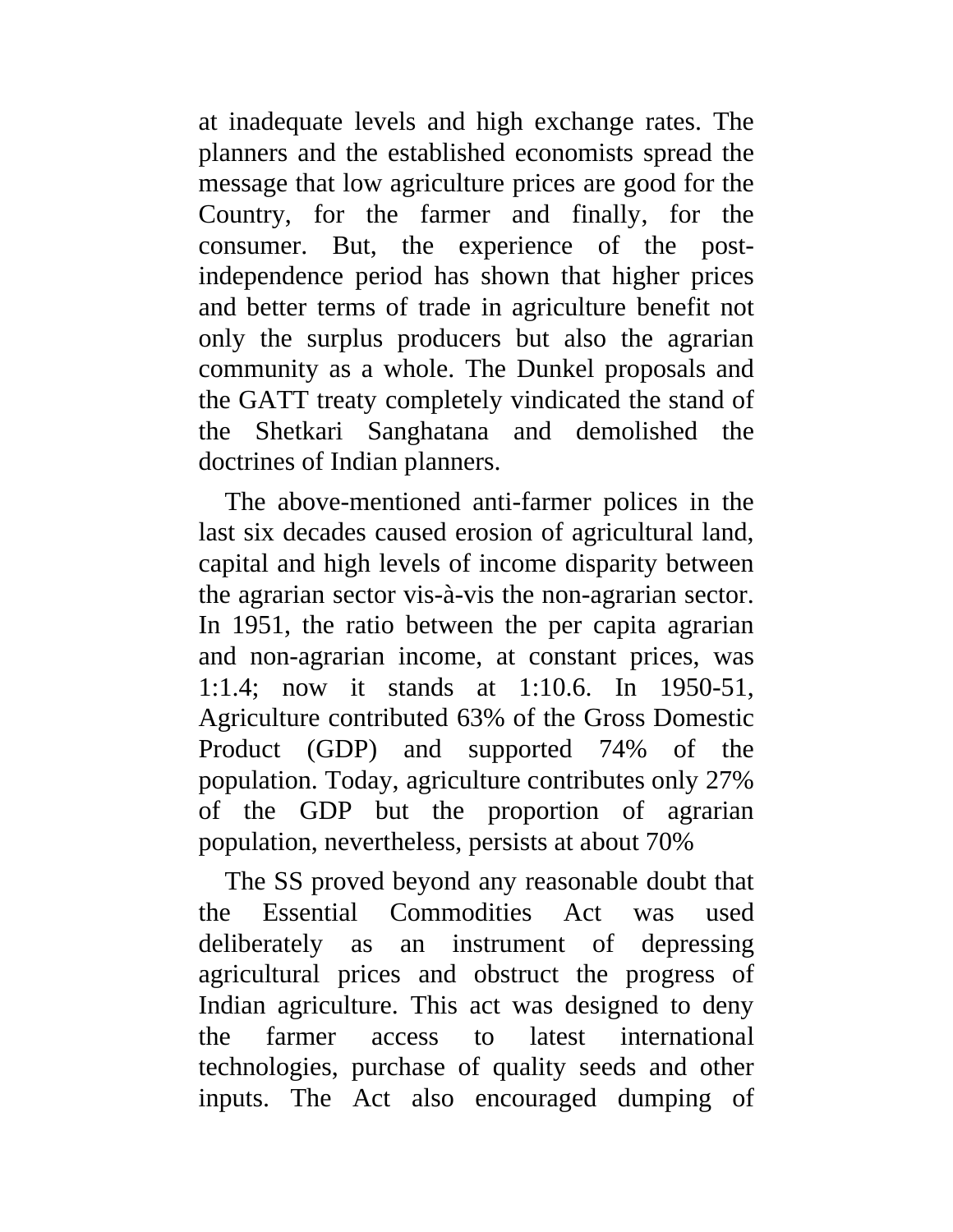imported commodities in the Indian market, thereby causing further losses to Indian farmers. A replica of the World War II days, this Act has been extended indefinitely from year to year. It gives the government parental powers to play mayhem under the guise of ensuring public distribution of essential commodities, but surprisingly omits really essential things like medicines, etc.

# **NEED FOR NEW TECHNOLOGIES IN AGRICULTURE**

AS early as 1991, Sharad Joshi had stated in his book "Answering before God" that:

Establishment of an alternative package of technologies and practices is a matter of utmost importance and urgency. The research needs to be carried out in a highly professional manner, in a scientific spirit, as regards both the technical and economic aspects of exploitation at micro and also macro levels. This again emphasizes, the forward-looking attitude rather than the Luddite attitudes of environmentalists. New technology creates some problems, but they cannot be avoided by shutting down the doors of new technology but rather by welcoming future strides in technology, which resolve the problems of the past epoch.

## **FORMATION OF A UNIFIED FARMERS' MOVEMENT**

On 31 October 1982, an Interstate Coordination Committee (ICC) comprising of farmers' organisations from twelve states was formed at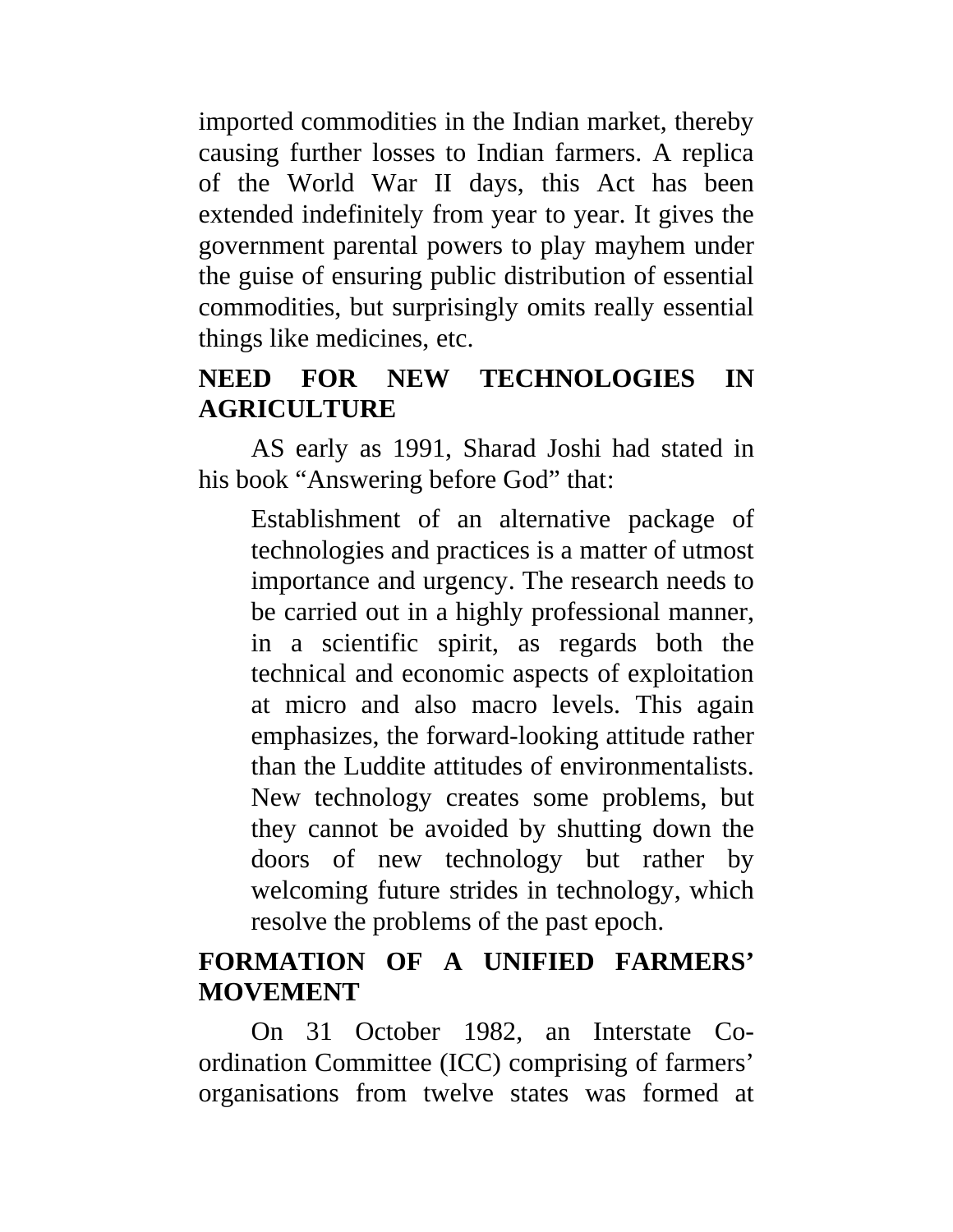Wardha (Maharashtra state). It was a historic step by itself, because until then most farmers' agitations in the country arose on purely local issues and died down without spreading into surrounding regions. ICC was the first attempt at creating an all India representative body of farmers of divers states producing different crops. An earlier attempt to create a more unified All India body under one banner and one leader had floundered on the question of the role farmers' organisations had to play in active politics. Bharatiya Kisan Union (BKU), in spite of diversity in thought and names, could have under one banner, one leader and one name, but floundered miserably because the convener himself gave up apolitical position and formed a political party.

In 1989, some difficulties arose, because in certain states no one organization could claim a substantial following of the farmers. The ICC, therefore, was reconstituted as Kisan Co-ordination Committee (KCC) with 55 member-organisations coming from 14 states.

The KCC has often mobilized its strength to lend support to farmers agitating in one state by mobilizing farmers from other states. For example, in 1984, the agitation of farmers in Punjab was dragging on for years without any solution. The ICC organized a Gherao of the Raj Bhavan in Chandigarh in which 80,000 farmers form different states participated. The Government was forced to appoint an expert committee on the dispute, which finally resulted in a solution acceptable to farmers.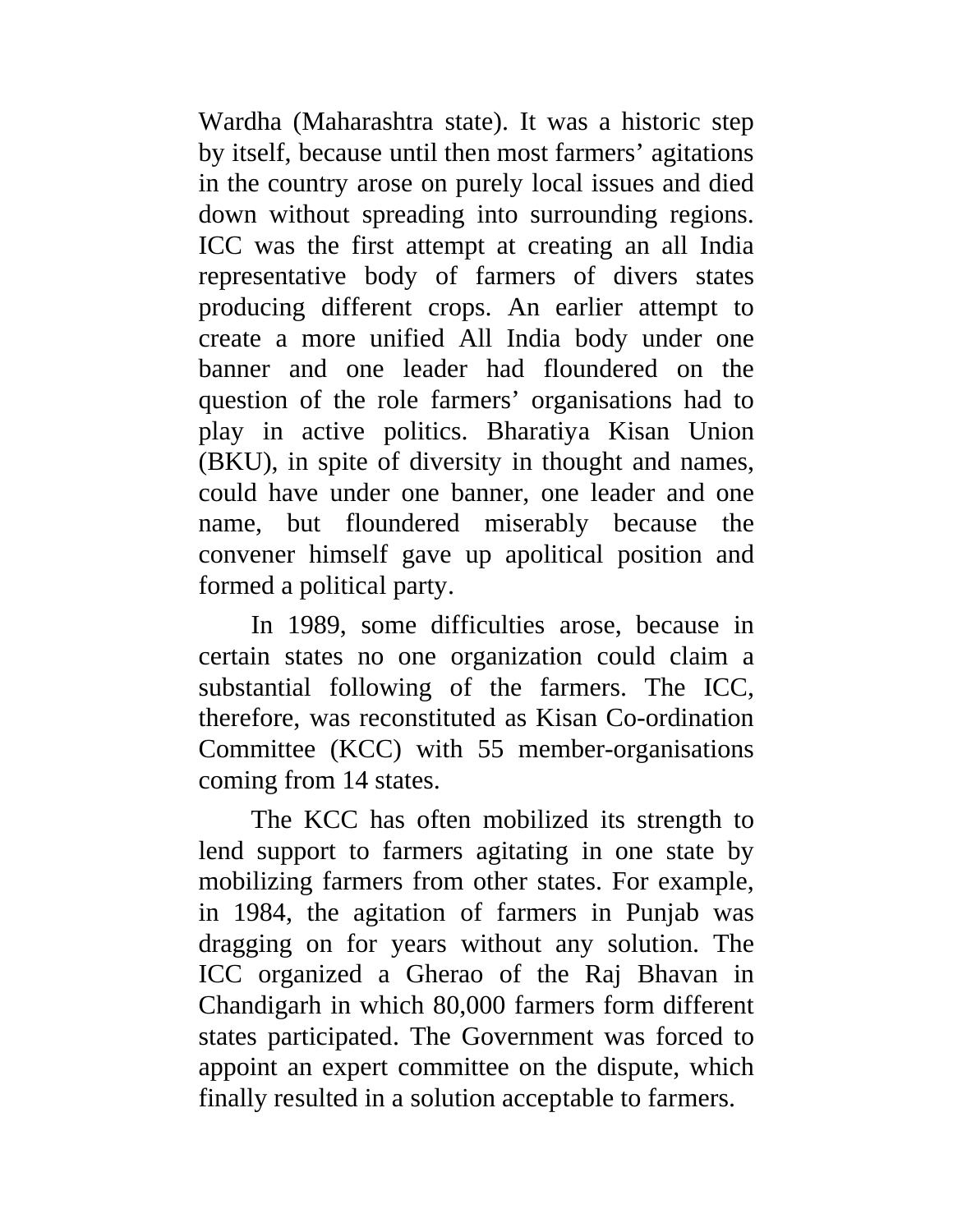In 1990, the farmers in Punjab were agitating against Government's dumping of imported wheat. Over 50,000 farmers from other states came to Punjab and Haryana to lend their strength. Ultimately, the Prime Minister was forced to call the leaders of the KCC for discussion to seek the solution.

The KCC is, on the lines of the SS, a nonpolitical, non-communal, non-violent and nonpastoral organization. It represents farmers from all across the country who demand free trade as a *sinea-quo-non* for progress in the next millennium. Shetkari Sanghatana has been the most active element in the agitations and advocacy of the KCC's philosophy. The KCC acknowledged the fact that it cannot completely solve the problem of negative subsidy, but it could definitely ensure that whichever government came into power, it could assure that farmers were not affected by the change.

# **TIME FOR A CHANGE IN INDIAN AGRICULTURE:**

#### **THE ERA OF LIBERALISATION**

The 1990s was been a momentous decade. It witnessed great strides in India's progress towards true freedom. Statism, Apartheid and Racism went on the retreat. Pre-1990s farmer had been the scapegoat for all repressive regimes in India. After a millennium, the farmer was finally able to hear the sound of his shackles cracking. The beneficiaries of the old regime are upset at the new trend and are still trying to prevent economic reforms. The beneficiaries of the old statist socialist regime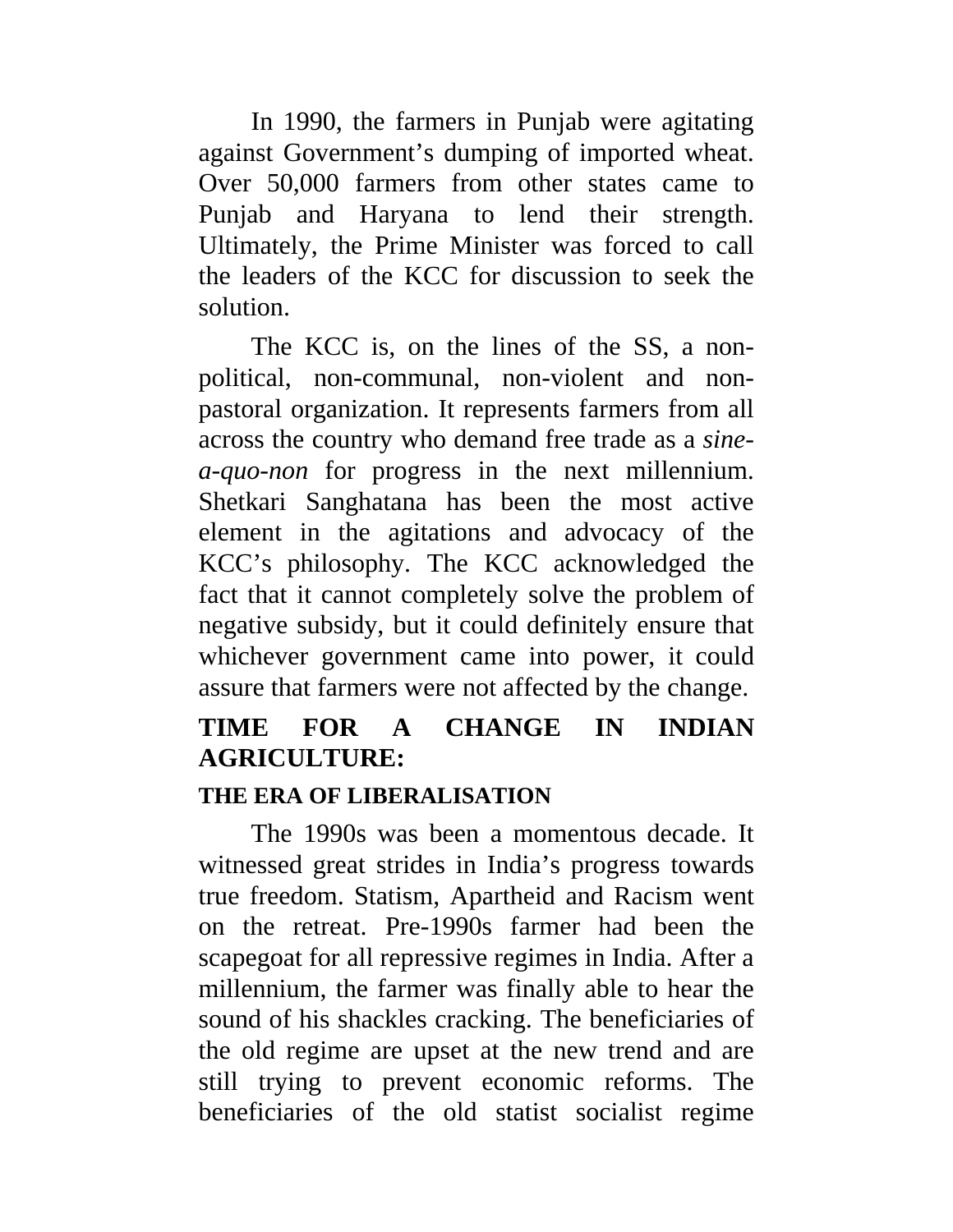include politicians, bureaucrats, organized labour and those producers who lack confidence in their capacity to survive in a free market without governmental intervention. Most of these groups have identified themselves by coming out openly against the Dunkel proposals and economic reforms in the field of agriculture. The anti-liberalization groups of NGOs and the protectionist farmers' groups have demonstrated a sizeable capacity of misinforming and misleading the farmers and the general public against the benefits of liberalization in agriculture.

**The SS and the KCC** are probably the only farmers' organisations in this country to defend Dunkel proposals. In spite of opposition to the Dunkel proposal by the politicians and the economists, the Shetkari Sanghatana was successful in convincing the government to adopt the same. Today it continues to be the most articulate proponent of freedom of economy and technology in India.

In the year 1991, Shetkari Sanghatana chose the Educational Approach to reach out its message to the farmers in the country.

The educational approach had a four-pronged program to achieve the same.

## **1. Farmer-level experimentation on appropriate technology.**

Experiment on our own on technological possibilities e.g. Marigold grown around green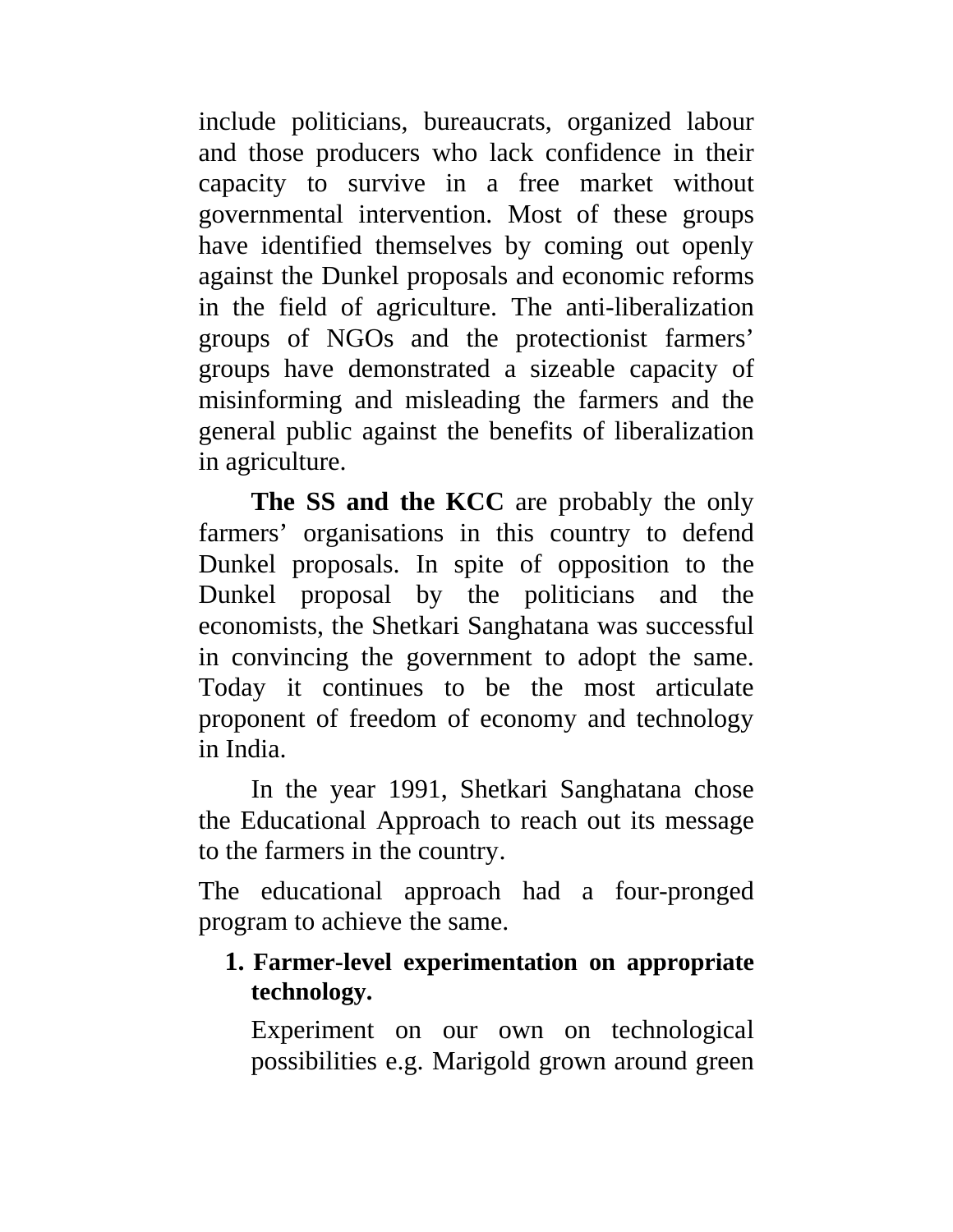chillies reduces the impact of diseases (*Seeta Sheti*).

## **2. Agri-Processing**

Raw agricultural produce should not be taken to the market from the farms in its brut form. But it should, at least, be cleaned thoroughly, be graded and then packaged adequately to get appropriate prices (*Majghar Sheti*).

# **3. Marketing**

The Sanghatana believed in the corporate movement of farmers. It propagated the concept of "Entrepreneurism" within the farming community (Trading and Domestic Marketing i.e. *Vyapar Sheti*).

# **4. Export market for domestic produce.**

To undertake these operations the SS encouraged farmers to start joint stock companies for their own business and not lend themselves to the bureaucratic co-operatives, which were controlled exclusively by the State. (*Niryat Sheti*).

(The SS opened a path-making initiative but questioning the pluralism as regards the forms of business organisations in agriculture and industry. Joint Stock Company is the most common form of business organization in the urban area. On the other hand, most agricultural business including banking and credit comes under the cooperative sector, which is largely State-dominated. Most of the farmers' agitations were fought against the injustices inflicted on the farmers by the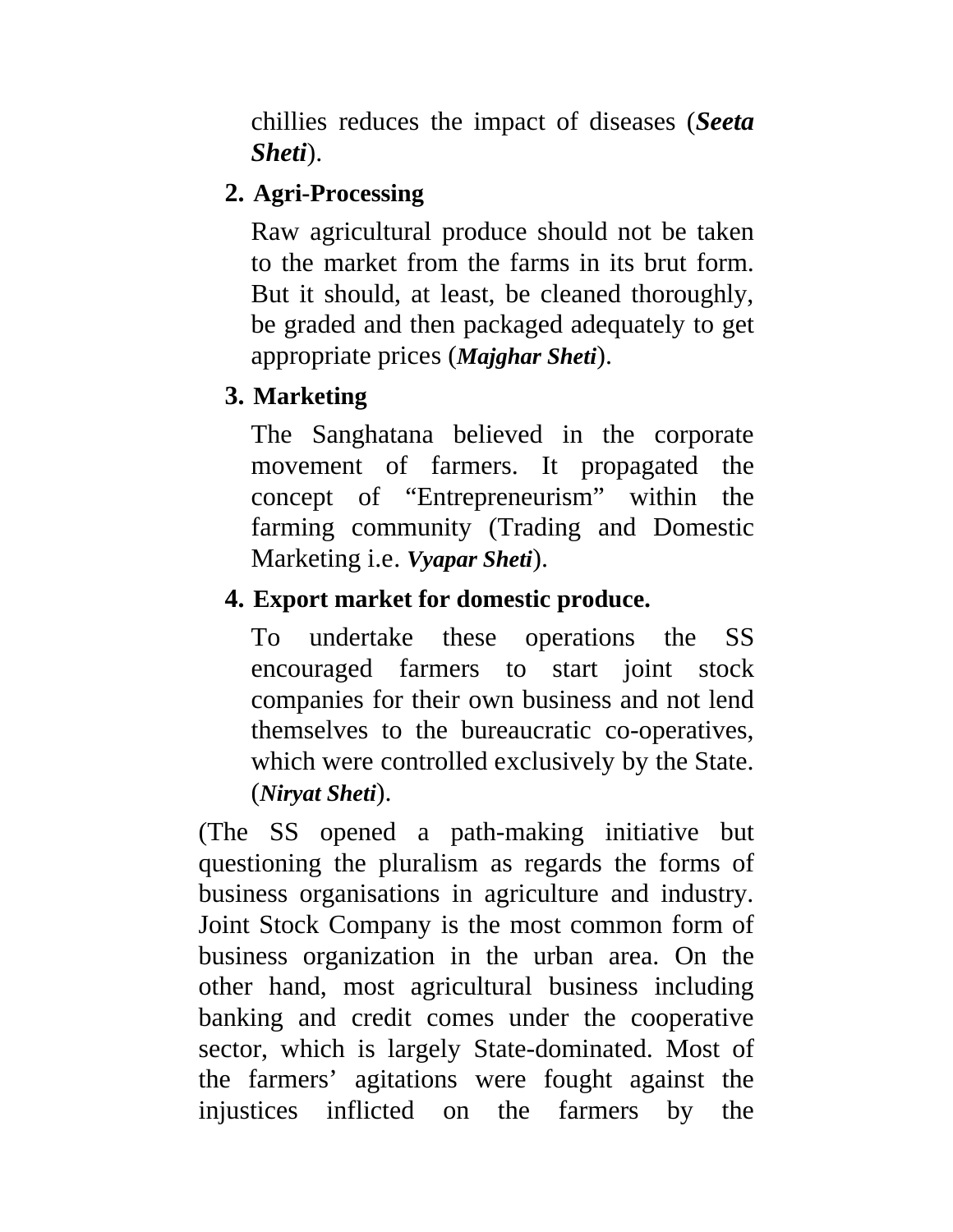cooperative sugar factories, the cooperative banks as also the cooperative marketing agencies. A large number of farmers who committed suicide between 1995 and 2008 had borrowed money from the cooperative banks. In an epoch where cooperation was supposed to be the only pathway to progress, the SS launched a movement for formation of farmers' joint stock companies. The normal feature of the farmers' companies was formation of the equity capital by conversion of land, labour into share capital. This conversion of immovable land into movable equity also proved to be a major boost to the cause of the women's property rights. The Shetkari Mahila Aghadi had even earlier promoted the cause of women's property rights by launching a campaign for voluntary transfers of family's land into the name of the domiciliary women.)

## **Shetkari Mahila Aghadi**

Another distinguishing feature of Shetkari Sanghatana is that it recognizes the principal role of women as toilers in the field and organized a separate Women's Front of the Shetkari Sanghatana, the Shetkari Mahila Aghadi (SMA). It encouraged all farmers to participate in its *Laxmi Mukti* programme. The programme was a voluntary movement of farmers to transfer share of their landholdings and assets in the name of their wives. At least 2,00,000 documented transfer of land in name of their wives were registered during the period from 1991 to 1996. Sharad Joshi, the founder of the organization is the most revered farmer leader among the rural women folk. This is clearly evident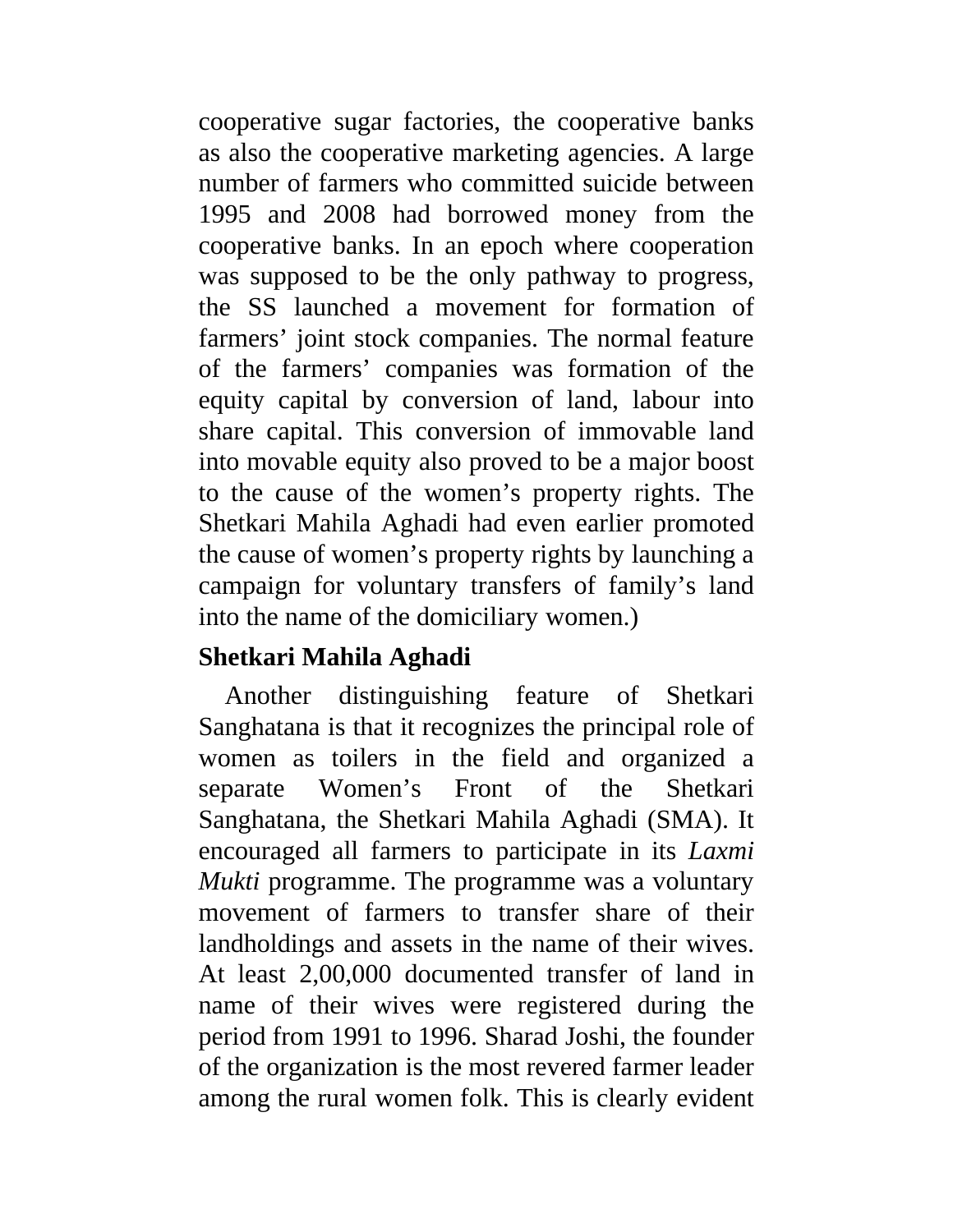from all the public gatherings organized by the Shetkari Sanghatana where the percentage of women was always more than 40%.

The Shetkari Sanghatana does not look upon government intervention as being beneficial to farmers at all. This approach created a lot of resentment from political leaders who were against the opening up of the system.

As put in the words of Sharad Joshi,

"The quality of life of an individual, as also of a community is to be assessed by the degrees of freedom it enjoys. The four degrees of freedom are:

- 1. Number of occasions available for making a choice.
- 2. Number of options available at each point of choice.
- 3. The range of the spectrum of the options.

4. Novelty of the options for choice.

The larger the number and the variety of means at disposal, the higher will be the degrees of freedom. Hence, material opulence is desirable in itself not for the enjoyment and happiness: it brings increased production, higher productivity and accumulation of capital form the very core of all social and economic activity.

The Shetkari Sanghatana, over the past 30 years, has become the mainstream source of research information in the Indian agriculture sector. It is non-pastoral and does not glorify village-life. It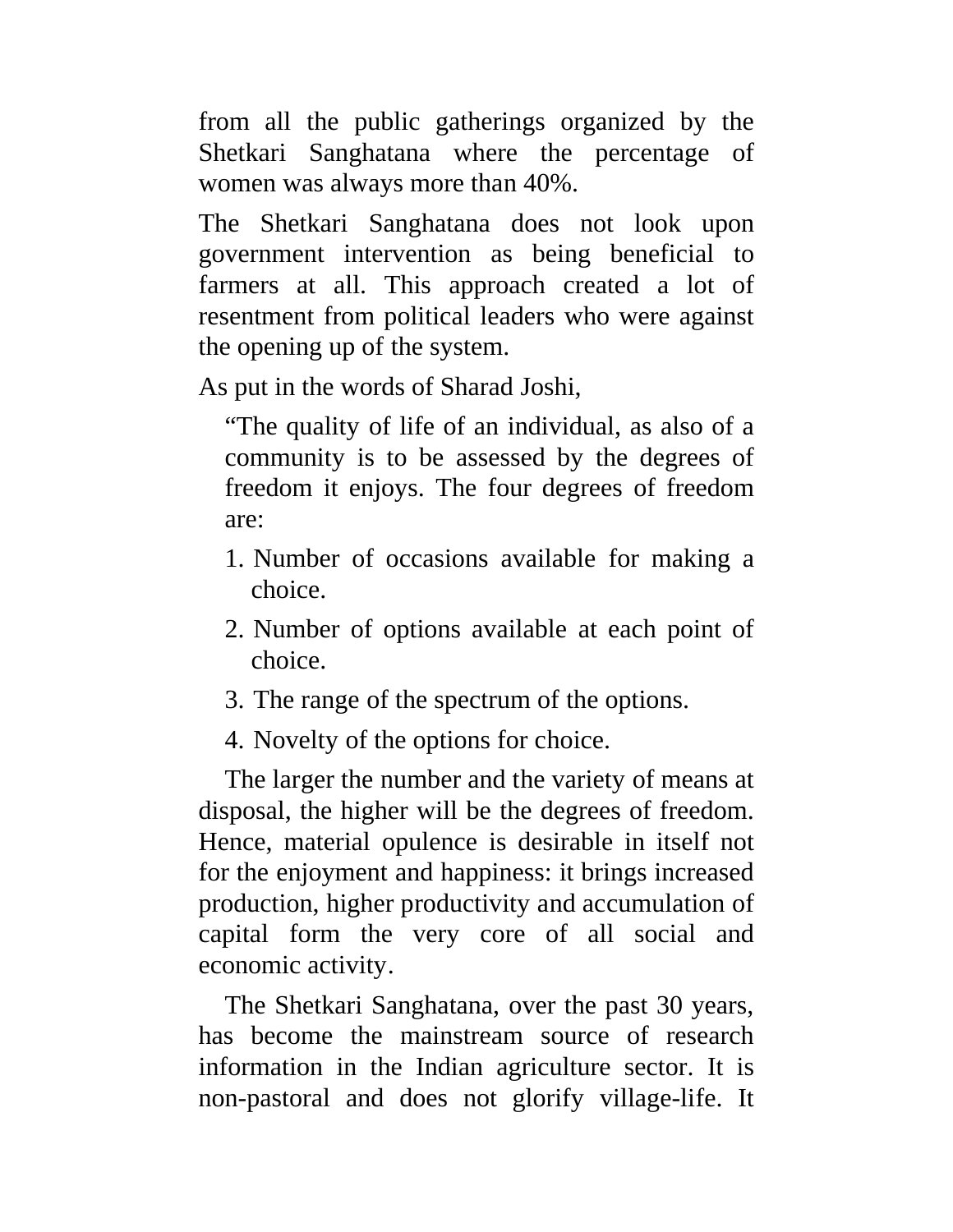always keeps a distance from environment lobbies as it feels that they do not understand the ground realities of agriculture.

# **SS VIEWS ON 'FARMERS AND INTELLECTUAL PROPERTY RIGHTS'**

The attitude of farmers on the IPR is diametrically opposite to that of the urban intellectuals, Luddite environmentalist groups and nonsensical NGOs. According to the SS, farmers have reason to welcome the breakdown of the license-permit Raj, the trade restrictions and subsidies. They appreciate that if all kinds of subsidies are being abolished, obviously, advantages of free R&D cannot be claimed as a right by any party. India lags behind the most advanced countries in the field of agricultural technology by 100 years. If the farmers can have immediate access to frontier technologies on payment for a period of twenty years and free of cost after that, we ought to be grateful to the developed world for that. The farmers are confident that they will be able to ensure that transfer of technology does not remain a one-way traffic. The third world countries have a natural advantage due to its rich bio-diversity. The advanced countries have substantial lead in the field of biotechnology, which permits invention or a new discovery or process. They will continue to make breakthroughs and farmers will be willing to pay for any worthwhile technological innovation rather than be forced to pay, not much less, for the shoddy wares of the 'local peddlers'.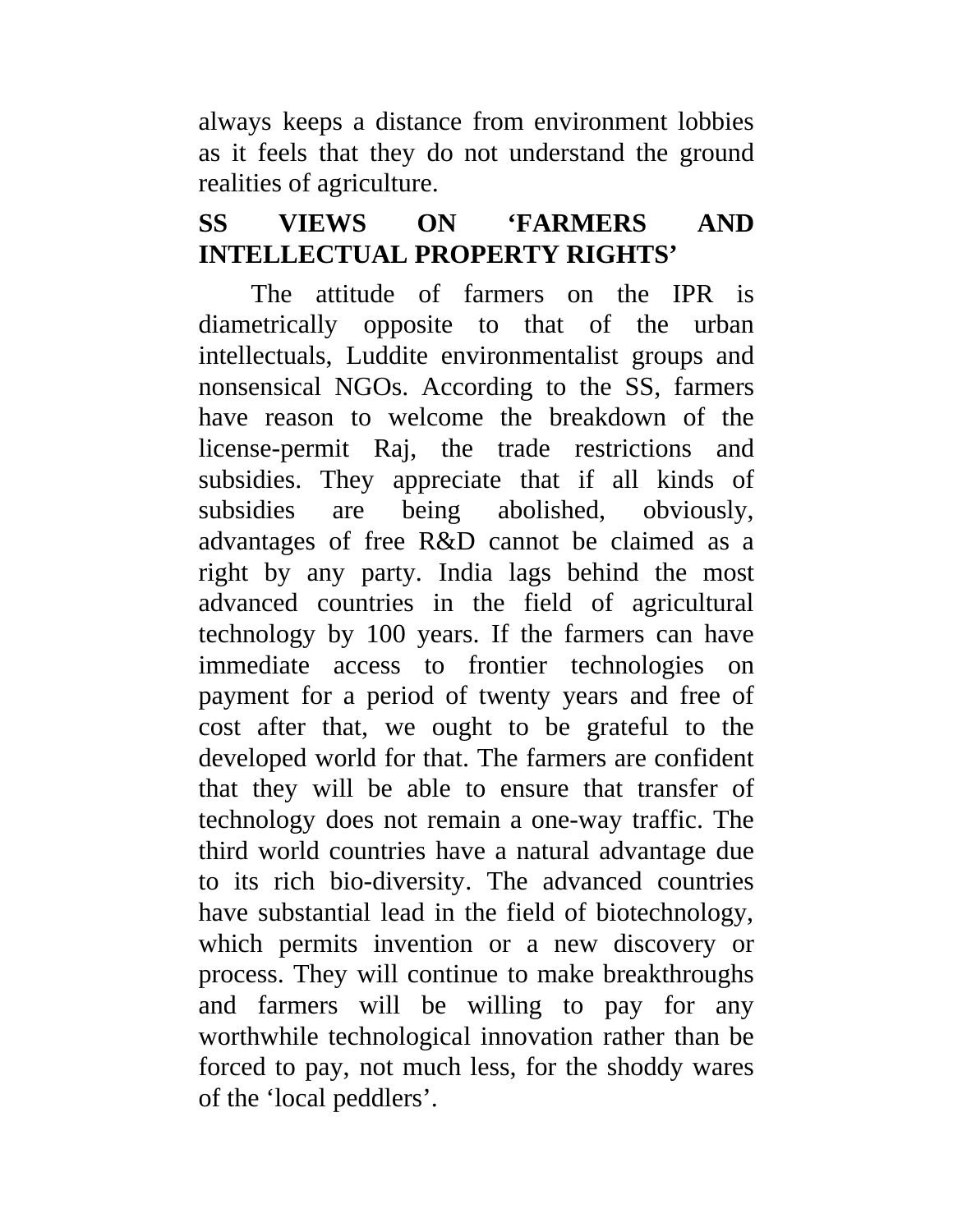## **Challenges in the future**

The SS started 30 years back like a thin rivulet demanding improvement of road linkages between villages and remunerative prices for onion. Over three decades by pursuing strenuously agitations for remunerative prices of onion, sugar cane, tobacco, Milk, paddy and wheat, it advanced logically with the generalized demand for abolition of all agriculture loans as being both illegal and immoral. It also became the front ranking articulator for economic performance, liberalization as also globalization.

Today it's postulate that the government deliberately depressed agricultural prices, which had the effect of keeping agriculture a losing proposition and generating poverty has been widely accepted.

More recently, SS has been confronting the agricultural policies followed by the UPA government under the influence of its leftist parties aimed at reviving the old policies of imposing negative subsidies as also discouraging the most open of the free markets i.e. the spot and the future commodity markets.

SS has spread its wings to support a number of agriculture related industries like pesticides, micro and macro sprinkler irrigation systems, plantation, crop processing industries whenever these latter came in difficulties because of the protectionist anti-dumping policies of the government.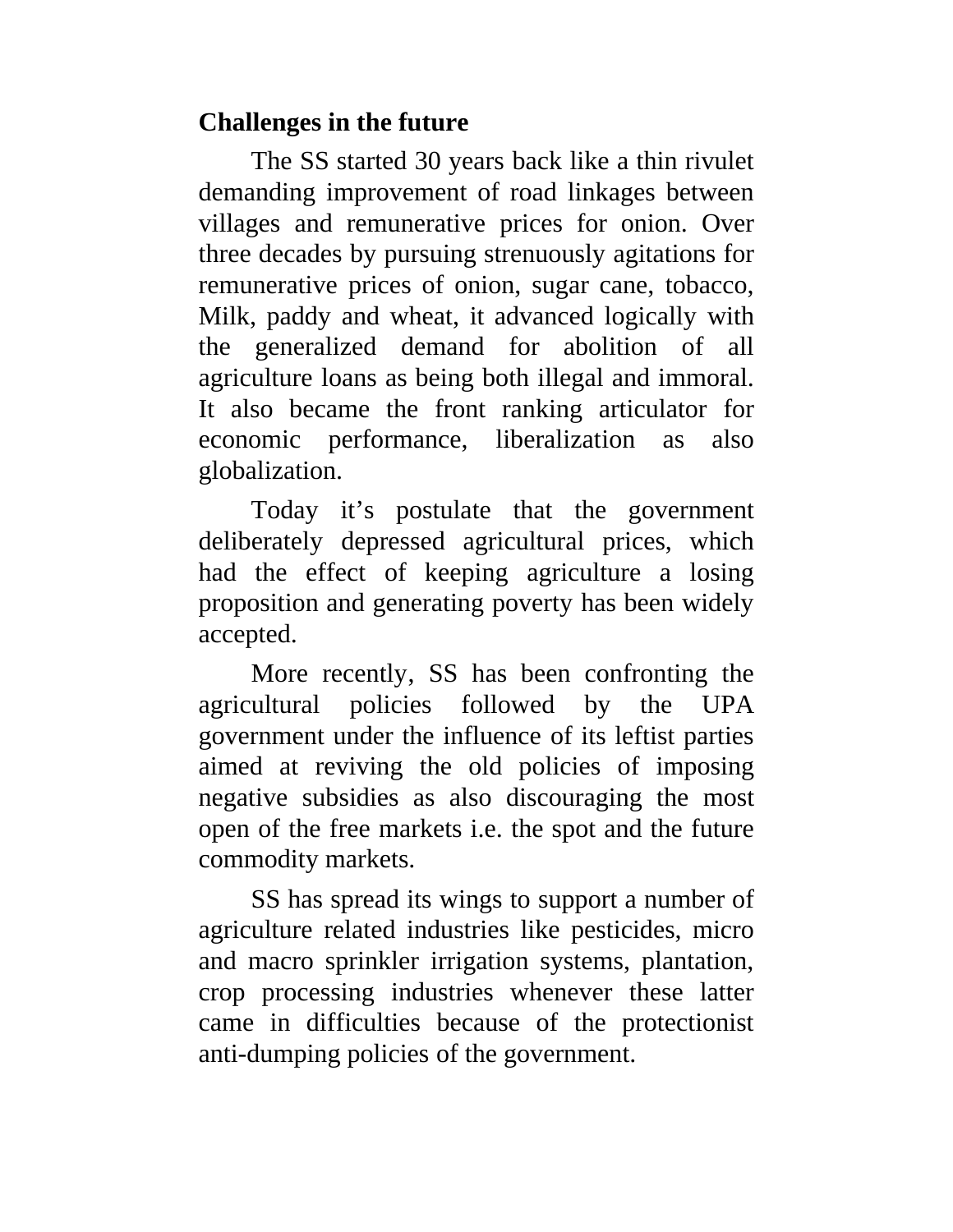The SS has steadfastly supported the WTO rules of multilateral trade, disinvestment in nonviable public sector units, after giving them a chance to prove themselves by exposure to competition. It also supports generalized entry for foreign direct investment (FDI) as also the foreign institutional investment (FII). It holds that entry of electronics in future commodity markets has made them accessible even in far off villages. It is necessary to augment the level of liquidity and depth of these markets by opening them to the FDIs and FIIs. This will end all the problems of shortage of investment and credit in agriculture.

Unfortunately, the UPA government under the strong influence of its leftist allies tends to promote the stock markets but hesitates to give similar opening opportunities to agricultural marketing institutions.

Contrary to a number of other farm outfits who oppose special economic zones (SEZs) for the development of industry in the country, the SS supports the formation of the special economic zones with the reservation that the land that they require there for should not been forcibly acquired from the farmers. It recognizes that almost 40 per cent of the farmers find agriculture not worthwhile proposition and are, therefore, seeking opportunities for a decent exit. The SS has always defended the fundamental right to property and opposed forcible acquisition of land. Nevertheless, under the present circumstances when the sale prices of land are going high, the SS has strongly supported both the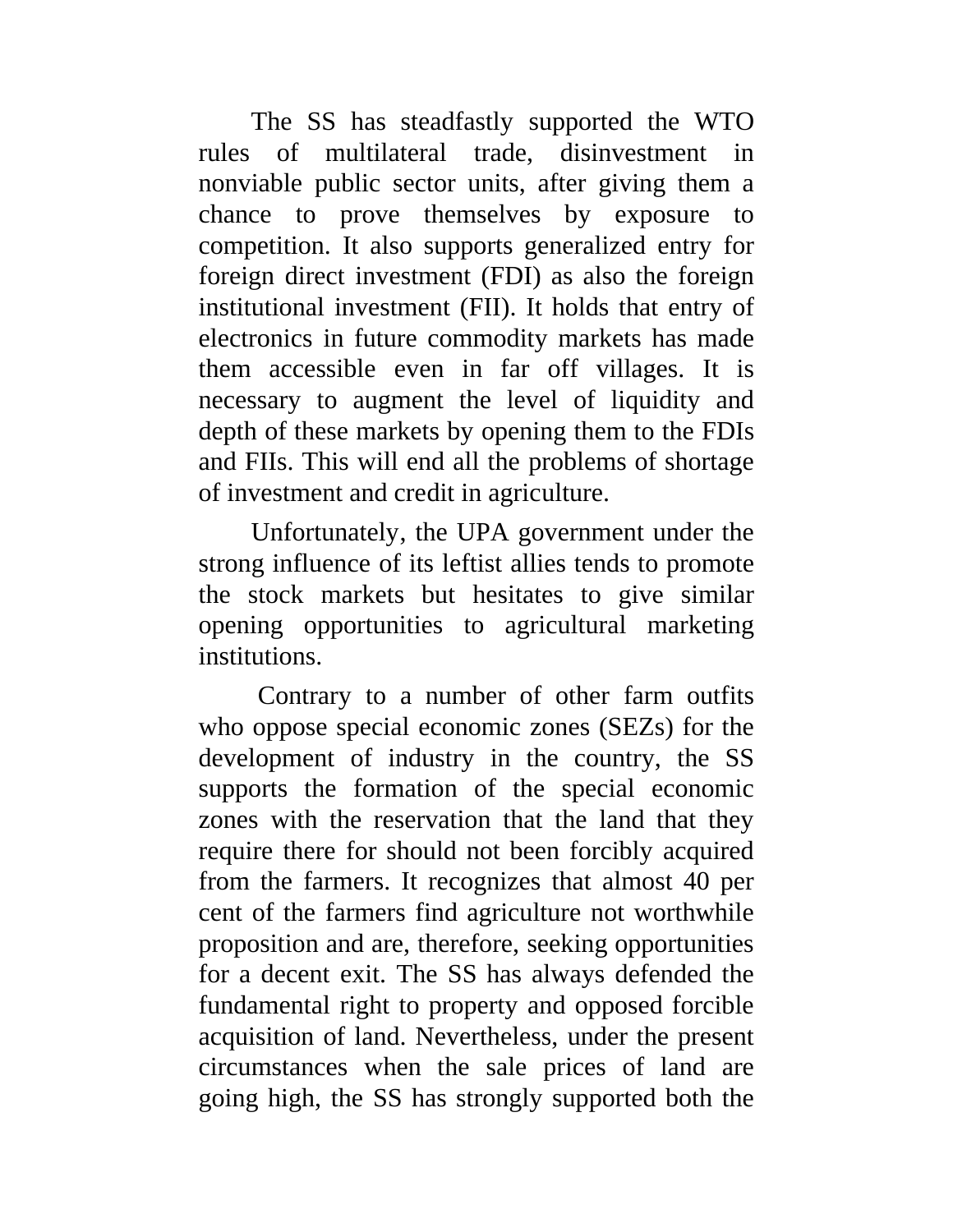farmers right to property as also their freedom of choice of vocation. A farmer has a right to continue agriculture as he has been practicing cultivation in some of the hardest epochs. The government can not claim the right to acquire the lands of such farmers. On the other hand, if farmer is unwilling to continue agriculture in future he will have the right to dispose of his land to any person, at any time and at any price that is acceptable to him.

The soaring of international prices of crude oil has opened up the possibility of yet another revolution in agriculture. The development of the technology to extract bio-Diesel, bio-fuels from sugar cane, sugar beet, molasses, corn and almost any form of wet biomass is putting agriculture in an entirely new perspective. The peasant is now on par with the oil sheik of the middle-east. The farmer's might yet to become the most preferred vocation in the society. The traditional enemies of the farmers have already started working to deny the farmers this opportunity. The government is trying to introduce a license-permit system for the manufacture of bio-fuels and keep in hand the right to decide the proportion in which the bio-fuels can be mixed with petrol/diesel as also the right to control the price regime thereof. The main confrontation of the farmers movement in the near future may not be for the freedom of access to markets/technology relating to agricultural produce; it may very well be for the freedom of bio-fuels.

Yet another area in which the agriculture will face serious difficulties, is the manifold